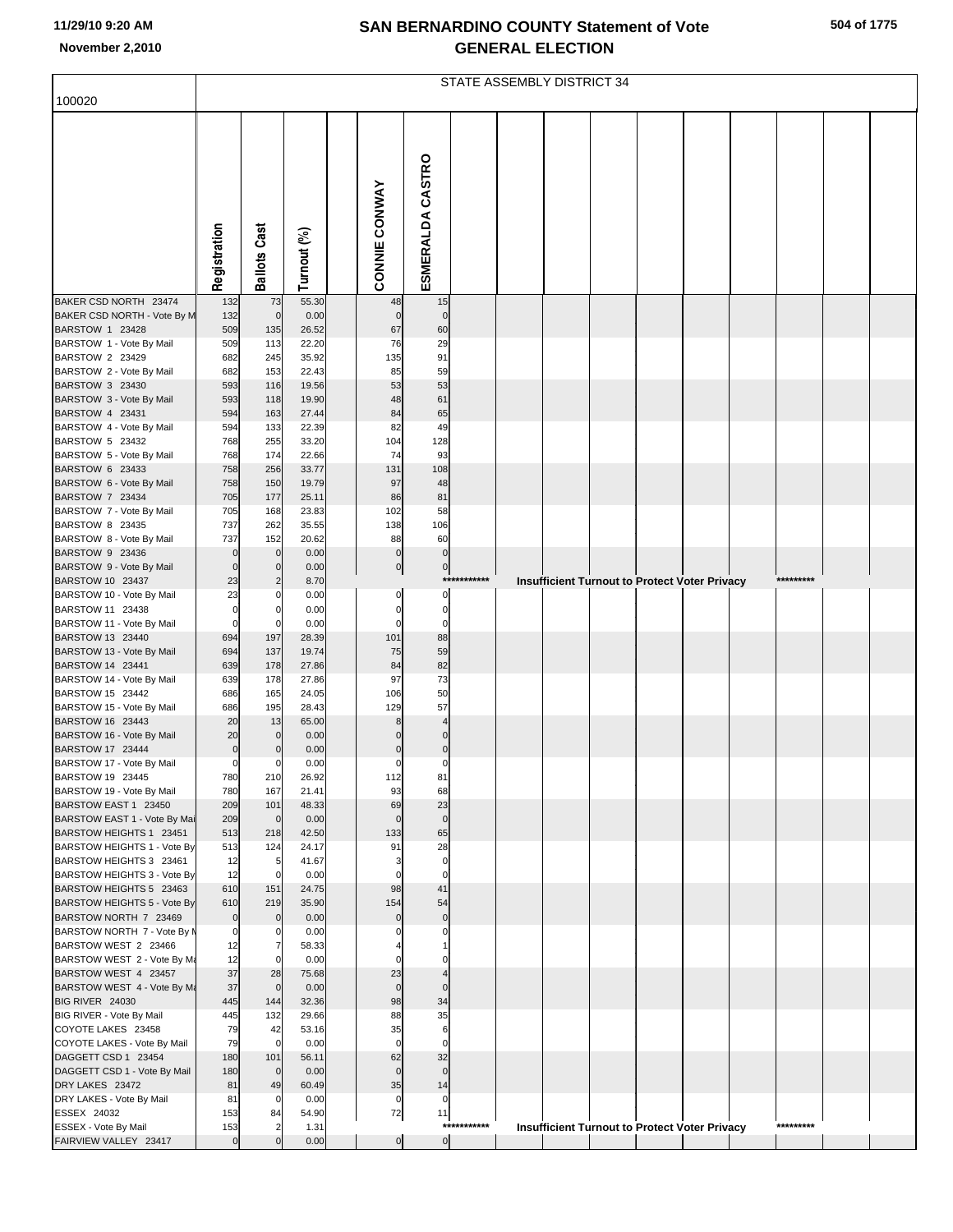## **SAN BERNARDINO COUNTY Statement of Vote November 2,2010 GENERAL ELECTION**

|                                                               | STATE ASSEMBLY DISTRICT 34 |                            |                |  |                         |                    |             |  |  |  |                                               |  |  |           |  |  |
|---------------------------------------------------------------|----------------------------|----------------------------|----------------|--|-------------------------|--------------------|-------------|--|--|--|-----------------------------------------------|--|--|-----------|--|--|
| 100020                                                        |                            |                            |                |  |                         |                    |             |  |  |  |                                               |  |  |           |  |  |
|                                                               |                            |                            |                |  |                         |                    |             |  |  |  |                                               |  |  |           |  |  |
|                                                               |                            |                            |                |  | <b>CONNIE CONWAY</b>    | ESMERALDA CASTRO   |             |  |  |  |                                               |  |  |           |  |  |
|                                                               | Registration               | <b>Ballots Cast</b>        | Turnout (%)    |  |                         |                    |             |  |  |  |                                               |  |  |           |  |  |
| FAIRVIEW VALLEY - Vote By Ma                                  | $\mathbf 0$                | $\mathbf 0$                | 0.00           |  | $\mathbf 0$             | $\mathbf{0}$       |             |  |  |  |                                               |  |  |           |  |  |
| FORT IRWIN 23473                                              | 405                        | 72                         | 17.78          |  | $\bf 45$                | 27                 |             |  |  |  |                                               |  |  |           |  |  |
| FORT IRWIN - Vote By Mail                                     | 405                        | $\mathbf{1}$               | 0.25           |  |                         |                    | *********** |  |  |  | Insufficient Turnout to Protect Voter Privacy |  |  | ********* |  |  |
| HAVASU 24029                                                  | 156                        | 76                         | 48.72          |  | 48<br>$\mathbf 0$       | 24<br>$\mathbf 0$  |             |  |  |  |                                               |  |  |           |  |  |
| HAVASU - Vote By Mail<br>JOHNSON VALLEY 24736                 | 156<br>224                 | $\overline{0}$<br>161      | 0.00<br>71.88  |  | 113                     | 44                 |             |  |  |  |                                               |  |  |           |  |  |
| JOHNSON VALLEY - Vote By Ma                                   | 224                        | $\mathbf 0$                | 0.00           |  | $\mathbf 0$             | $\mathbf 0$        |             |  |  |  |                                               |  |  |           |  |  |
| JOSHUA TREE 2 24537                                           | 187                        | 111                        | 59.36          |  | 65                      | 39                 |             |  |  |  |                                               |  |  |           |  |  |
| JOSHUA TREE 2 - Vote By Mail                                  | 187                        | $\overline{0}$             | 0.00           |  | $\mathbf 0$             | $\mathsf{C}$       |             |  |  |  |                                               |  |  |           |  |  |
| JOSHUA TREE 6 24542<br>JOSHUA TREE 6 - Vote By Mail           | 0<br>$\mathbf 0$           | 0<br>$\mathbf 0$           | 0.00<br>0.00   |  | $\mathbf 0$<br>$\Omega$ | C<br>C             |             |  |  |  |                                               |  |  |           |  |  |
| KELSO-CIMA 24031                                              | 43                         | 31                         | 72.09          |  | 19                      | 9                  |             |  |  |  |                                               |  |  |           |  |  |
| KELSO-CIMA - Vote By Mail                                     | 43                         | $\mathbf 0$                | 0.00           |  | $\mathbf 0$             | $\mathsf{C}$       |             |  |  |  |                                               |  |  |           |  |  |
| LANDERS 1 24737                                               | 860                        | 281                        | 32.67          |  | 158                     | 91                 |             |  |  |  |                                               |  |  |           |  |  |
| LANDERS 1 - Vote By Mail                                      | 860                        | 287                        | 33.37          |  | 184                     | 92                 |             |  |  |  |                                               |  |  |           |  |  |
| LANDERS 2 24749<br>LANDERS 2 - Vote By Mail                   | 255<br>255                 | 165<br>$\mathbf 0$         | 64.71<br>0.00  |  | 99<br>$\mathbf 0$       | 49<br>$\mathsf{C}$ |             |  |  |  |                                               |  |  |           |  |  |
| LENWOOD 1 23447                                               | 37                         | 25                         | 67.57          |  | 22                      | 3                  |             |  |  |  |                                               |  |  |           |  |  |
| LENWOOD 1 - Vote By Mail                                      | 37                         | $\mathbf 0$                | 0.00           |  | $\mathbf 0$             | $\mathbf 0$        |             |  |  |  |                                               |  |  |           |  |  |
| LENWOOD 2 23448                                               | 473                        | 125                        | 26.43          |  | 80                      | 39                 |             |  |  |  |                                               |  |  |           |  |  |
| LENWOOD 2 - Vote By Mail                                      | 473                        | 85                         | 17.97          |  | 52                      | 31                 |             |  |  |  |                                               |  |  |           |  |  |
| LENWOOD 3 23456<br>LENWOOD 3 - Vote By Mail                   | 692<br>692                 | 218<br>129                 | 31.50<br>18.64 |  | 120<br>72               | 83<br>53           |             |  |  |  |                                               |  |  |           |  |  |
| LUCERNE VALLEY 2 23414                                        | 568                        | 202                        | 35.56          |  | 118                     | 67                 |             |  |  |  |                                               |  |  |           |  |  |
| LUCERNE VALLEY 2 - Vote By M                                  | 568                        | 144                        | 25.35          |  | 100                     | 33                 |             |  |  |  |                                               |  |  |           |  |  |
| LUCERNE VALLEY 5 23415                                        | 751                        | 217                        | 28.89          |  | 129                     | 69                 |             |  |  |  |                                               |  |  |           |  |  |
| LUCERNE VALLEY 5 - Vote By M<br>LUCERNE VALLEY NORTH 234      | 751<br>881                 | 236<br>278                 | 31.42<br>31.56 |  | 156<br>190              | 60<br>60           |             |  |  |  |                                               |  |  |           |  |  |
| LUCERNE VALLEY NORTH - Vot                                    | 881                        | 237                        | 26.90          |  | 147                     | 79                 |             |  |  |  |                                               |  |  |           |  |  |
| NATIONAL FOREST 97 23540                                      | $\mathbf 0$                | 0                          | 0.00           |  | $\mathbf 0$             | $\mathsf{C}$       |             |  |  |  |                                               |  |  |           |  |  |
| NATIONAL FOREST 97 - Vote By                                  | $\mathbf 0$                | $\mathbf 0$                | 0.00           |  | $\mathbf 0$             | $\mathbf 0$        |             |  |  |  |                                               |  |  |           |  |  |
| NEEDLES 1 24025<br>NEEDLES 1 - Vote By Mail                   | 720<br>720                 | 234<br>177                 | 32.50<br>24.58 |  | 90<br>96                | 121<br>69          |             |  |  |  |                                               |  |  |           |  |  |
| NEEDLES 2 24026                                               | 695                        | 234                        | 33.67          |  | 128                     | 76                 |             |  |  |  |                                               |  |  |           |  |  |
| NEEDLES 2 - Vote By Mail                                      | 695                        | 225                        | 32.37          |  | 128                     | 80                 |             |  |  |  |                                               |  |  |           |  |  |
| NEEDLES 3 24027                                               | 414                        | 137                        | 33.09          |  | 84                      | 38                 |             |  |  |  |                                               |  |  |           |  |  |
| NEEDLES 3 - Vote By Mail<br>NEEDLES NORTH 24028               | 414<br>16                  | 144<br>6                   | 34.78<br>37.50 |  | 101<br>$\overline{1}$   | 29<br>5            |             |  |  |  |                                               |  |  |           |  |  |
| NEEDLES NORTH - Vote By Mail                                  | 16                         | $\overline{0}$             | 0.00           |  | $\mathbf 0$             | $\mathbf 0$        |             |  |  |  |                                               |  |  |           |  |  |
| NEWBERRY CSD 1 23455                                          | 748                        | 257                        | 34.36          |  | 153                     | 83                 |             |  |  |  |                                               |  |  |           |  |  |
| NEWBERRY CSD 1 - Vote By Ma                                   | 748                        | 219                        | 29.28          |  | 157                     | 49                 |             |  |  |  |                                               |  |  |           |  |  |
| NEWBERRY CSD 2 23468<br>NEWBERRY CSD 2 - Vote By Ma           | 350<br>350                 | 104<br>99                  | 29.71<br>28.29 |  | 68<br>67                | 28<br>25           |             |  |  |  |                                               |  |  |           |  |  |
| RIMROCK 24740                                                 | 69                         | 51                         | 73.91          |  | 23                      | 22                 |             |  |  |  |                                               |  |  |           |  |  |
| RIMROCK - Vote By Mail                                        | 69                         | $\circ$                    | 0.00           |  | $\mathbf 0$             | $\mathbf 0$        |             |  |  |  |                                               |  |  |           |  |  |
| SEARLES LAKE 23471                                            | 177                        | 123                        | 69.49          |  | 83                      | 31                 |             |  |  |  |                                               |  |  |           |  |  |
| SEARLES LAKE - Vote By Mail<br>STODDARD VALLEY 23452          | 177<br>85                  | $\overline{0}$<br>48       | 0.00<br>56.47  |  | $\mathbf 0$<br>35       | $\mathbf 0$<br>13  |             |  |  |  |                                               |  |  |           |  |  |
| STODDARD VALLEY - Vote By M                                   | 85                         | $\overline{0}$             | 0.00           |  | $\mathbf 0$             | $\mathbf 0$        |             |  |  |  |                                               |  |  |           |  |  |
| TWENTYNINE PALMS 1 24523                                      | 354                        | 23                         | 6.50           |  | 14                      | 6                  |             |  |  |  |                                               |  |  |           |  |  |
| TWENTYNINE PALMS 1 - Vote E                                   | 354                        | 21                         | 5.93           |  | 17                      | $\overline{4}$     |             |  |  |  |                                               |  |  |           |  |  |
| TWENTYNINE PALMS MCB 1 2                                      | 0                          | $\mathbf 0$                | 0.00           |  | $\mathbf 0$             | C                  |             |  |  |  |                                               |  |  |           |  |  |
| <b>TWENTYNINE PALMS MCB 1 - V</b><br>TWENTYNINE PALMS MCB 2 2 | $\mathbf 0$<br>$\mathbf 0$ | $\mathbf 0$<br>$\mathbf 0$ | 0.00<br>0.00   |  | $\Omega$<br>$\Omega$    | C<br>C             |             |  |  |  |                                               |  |  |           |  |  |
| <b>TWENTYNINE PALMS MCB 2 - V</b>                             | $\circ$                    | $\mathbf 0$                | 0.00           |  | $\mathbf 0$             | $\mathbf 0$        |             |  |  |  |                                               |  |  |           |  |  |
| WONDER VALLEY 1 24532                                         | 479                        | 152                        | 31.73          |  | 83                      | 53                 |             |  |  |  |                                               |  |  |           |  |  |
| WONDER VALLEY 1 - Vote By M                                   | 479                        | 154                        | 32.15          |  | 72                      | 67                 |             |  |  |  |                                               |  |  |           |  |  |
| YERMO CSD 1 23453<br>YERMO CSD 1 - Vote By Mail               | 517<br>517                 | 220<br>133                 | 42.55<br>25.73 |  | 136<br>90               | 67<br>39           |             |  |  |  |                                               |  |  |           |  |  |
| YERMO CSD 5 23462                                             | 94                         | 50                         | 53.19          |  | 38                      | 10                 |             |  |  |  |                                               |  |  |           |  |  |
| YERMO CSD 5 - Vote By Mail                                    | 94                         | $\mathbf 0$                | 0.00           |  | $\mathbf 0$             | $\pmb{0}$          |             |  |  |  |                                               |  |  |           |  |  |